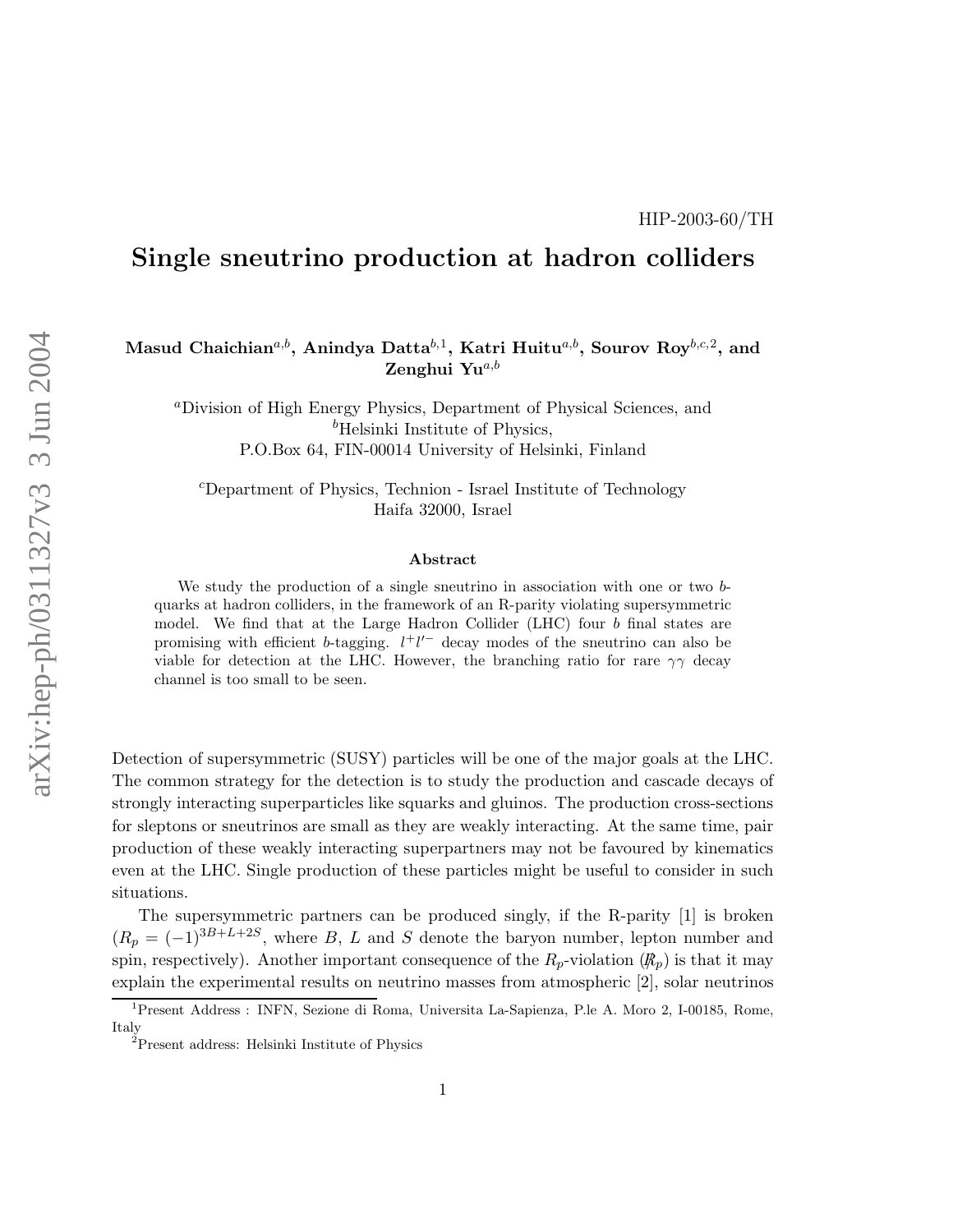[3, 4] and reactor [5] experiments. In the sneutrino sector, sneutrinos and antisneutrinos can mix, which can give rise to CP violation [6]. Detection of weakly interacting, neutral sneutrinos at hadron colliders may not be straightforward, but since they may be among the lightest supersymmetric particles with interesting properties, it is important to explore all possibilities for their detection.

We will consider here the *L*-violating trilinear terms [7]:

$$
W_{\vec{R}_p} = \frac{1}{2} \lambda_{[ij]k} L_i L_j \bar{E}_k + \lambda'_{ijk} L_i Q_j \bar{D}_k, \qquad (1)
$$

where  $L_i$  and  $Q_i$  are the SU(2) doublets containing lepton and quark superfields, respectively,  $\bar{E}_j$  ( $\bar{D}_j$ ,  $\bar{U}_j$ ) are the singlets of lepton (down-quark and up-quark), and  $i, j, k$  are generation indices and square brackets on them denote antisymmetry in the bracketed indices.

The single sneutrino production at hadron colliders has been studied in Refs. [8, 9, 10, 11]. The resonant sneutrino produced in the Drell-Yan process via first generation  $\lambda'$  type couplings could also decay via the same couplings, but its detection seems problematic due to the large QCD background [8] especially at LHC. Therefore, other decay channels following the resonant production have been studied, e.g. decays to a lepton pair  $[9]$  and decays via gauge interactions  $[10]$ , including cascade decay to three leptons  $[11]$ . In all these cases the detection seems viable for some part of the parameter space. In Ref. [12] the rare decay mode to two photons was considered. It was found that taking into account single sneutrino production from several different two parton processes, the accumulated events may provide a sufficient signal at the LHC, at least for relatively light sneutrino mass and large  $R_p$  coupling. The single production of sneutrinos in lepton colliders has been considered in [13].

We will assume here that the  $R_p$  couplings have a family hierarchy and only the third generation fermions couple significantly to the sneutrinos. Thus the valence quark contribution to the parton level Drell-Yan process is small. Here we will concentrate on the single production of sneutrinos in proton proton (anti-proton) process in association with two jets, of which at least one is a b-quark. Efficient b-tagging helps to find out the signal events. Some of the Feynman graphs are depicted in Fig. 1. There are two classes of sub-processes (quark initiated and gluon initiated) contributing to the total cross-section. At the LHC, gluon fluxes are larger than quark fluxes. In addition, in the quark initiated sub-processes one of the initial partons is an anti-quark, and thus is excited from the sea. Eventually from a proton-proton collision, effective  $q\bar{q}$  luminosity is negligible compared to the gluon-gluon luminosity at the LHC. At the Tevatron, which is a proton anti-proton collider, both the initial quark and anti-quark can be valence partons. Although the gluon initiated contribution is dominant also here, the quark initiated subprocesses are not negligible. We can easily see this by calculating the ratio of the cross section for quark initiated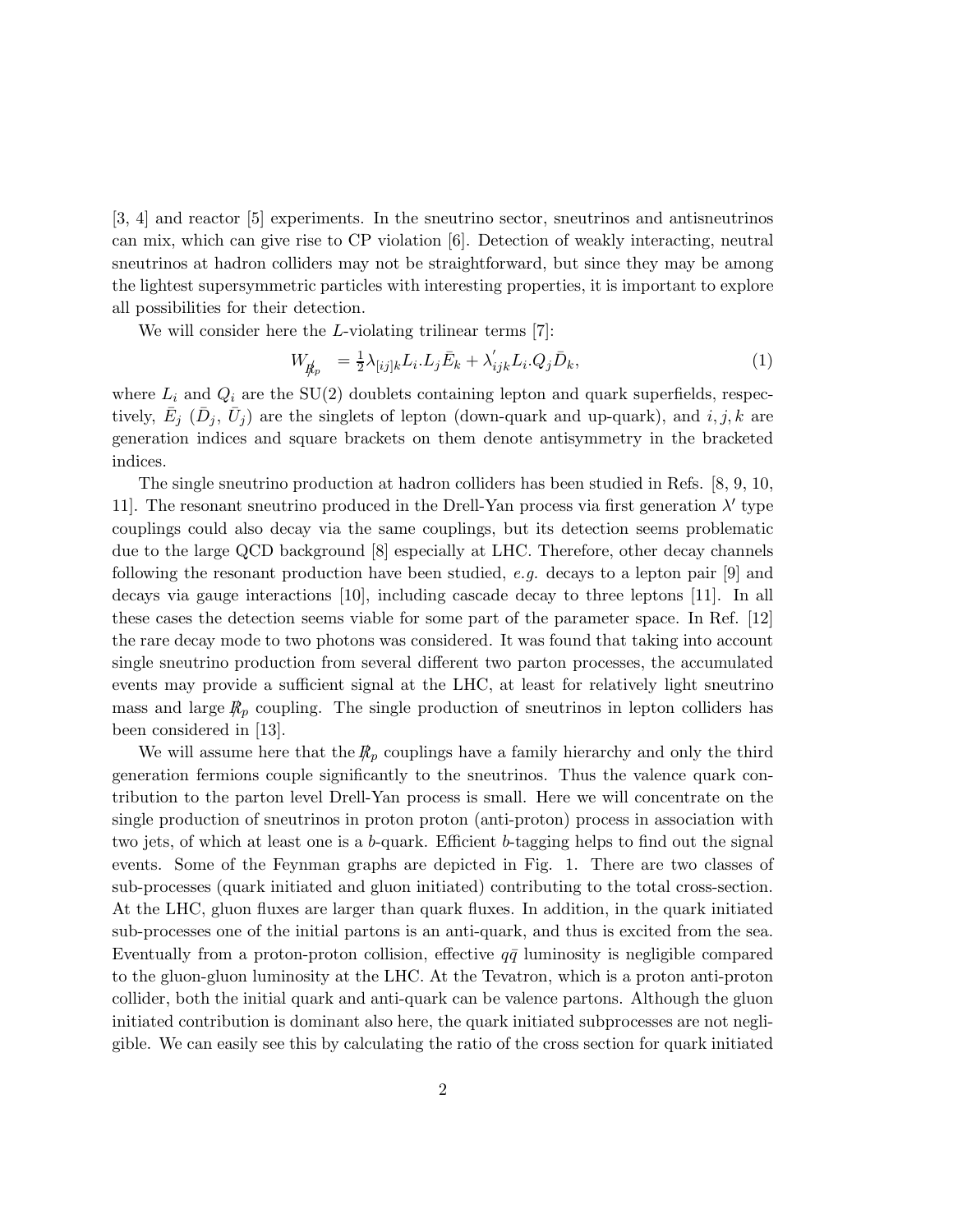

Figure 1: Some of the parton level Feynman diagrams contributing to the process  $pp \rightarrow$  $\tilde{\nu} \tilde{q} q'$  .

contributions to the cross section, in which both quark and gluon initiated contributions are included. At the LHC for a sneutrino of mass 180 GeV (with  $\lambda' = 1$ ), the ratio is nearly  $1/135$  (1.35 pb) compared to  $1/5$  (3.5 fb) at the Tevatron.

The production of single sneutrinos depends only on two unknown parameters, namely the sneutrino mass and the value of the relevant coupling  $\lambda'_{ijk}$ .

The constraints on  $R_p$ -violation coming from the low energy experiments have been widely discussed [14]. Here we will consider those third generation couplings which are relevant for us. We will first discuss the bounds other than those due to the neutrino mass. The best bound on  $\lambda'$  $S_{33k}$  comes from the ratio  $R_l = \Gamma(Z \to had)/\Gamma(Z \to l\bar{l})$ . Assuming that the  $\tilde{q}$  masses in the loop are above 200 GeV, the upper bound becomes  $\lambda'$  $\frac{7}{33k}$  ≤ 0.55 [15]. For us the other relevant experimental limits on the couplings are (from Allanach et al. in [14])

$$
\lambda_{32k} \lesssim 0.070 \times \frac{m_{\tilde{e}_{kR}}}{100 \text{ GeV}}, \ \lambda'_{323} \lesssim 0.52 \times \frac{m_{\tilde{b}_R}}{100 \text{ GeV}}.\tag{2}
$$

The bounds in (2) are found [16] from the measurements of  $R_{\tau} = \Gamma(\tau \to e\nu\bar{\nu})/\Gamma(\tau \to \mu\nu\bar{\nu})$ and  $R_{\tau\mu} = \Gamma(\tau \to \mu\nu\bar{\nu})/\Gamma(\mu \to e\nu\bar{\nu})$  for  $\lambda_{32k}$ , and from [17]  $R_{Ds} = \Gamma(D_s \to \tau\nu_{\tau})/\Gamma(D_s \to \tau\nu_{\tau})$  $\mu\nu_{\mu}$ ) for  $\lambda'_{323}$ .

It has been shown that phenomenologically acceptable neutrino masses can be generated by using only R-parity violation, see e.g. [18]. The fit results in R-parity violating couplings, which are quite small in size. We will not insist in generation of the neutrino mass matrix, but instead take a more conservative viewpoint, and take into account only the limits in the previous paragraph, and consider the possibilities to detect a sneutrino at LHC.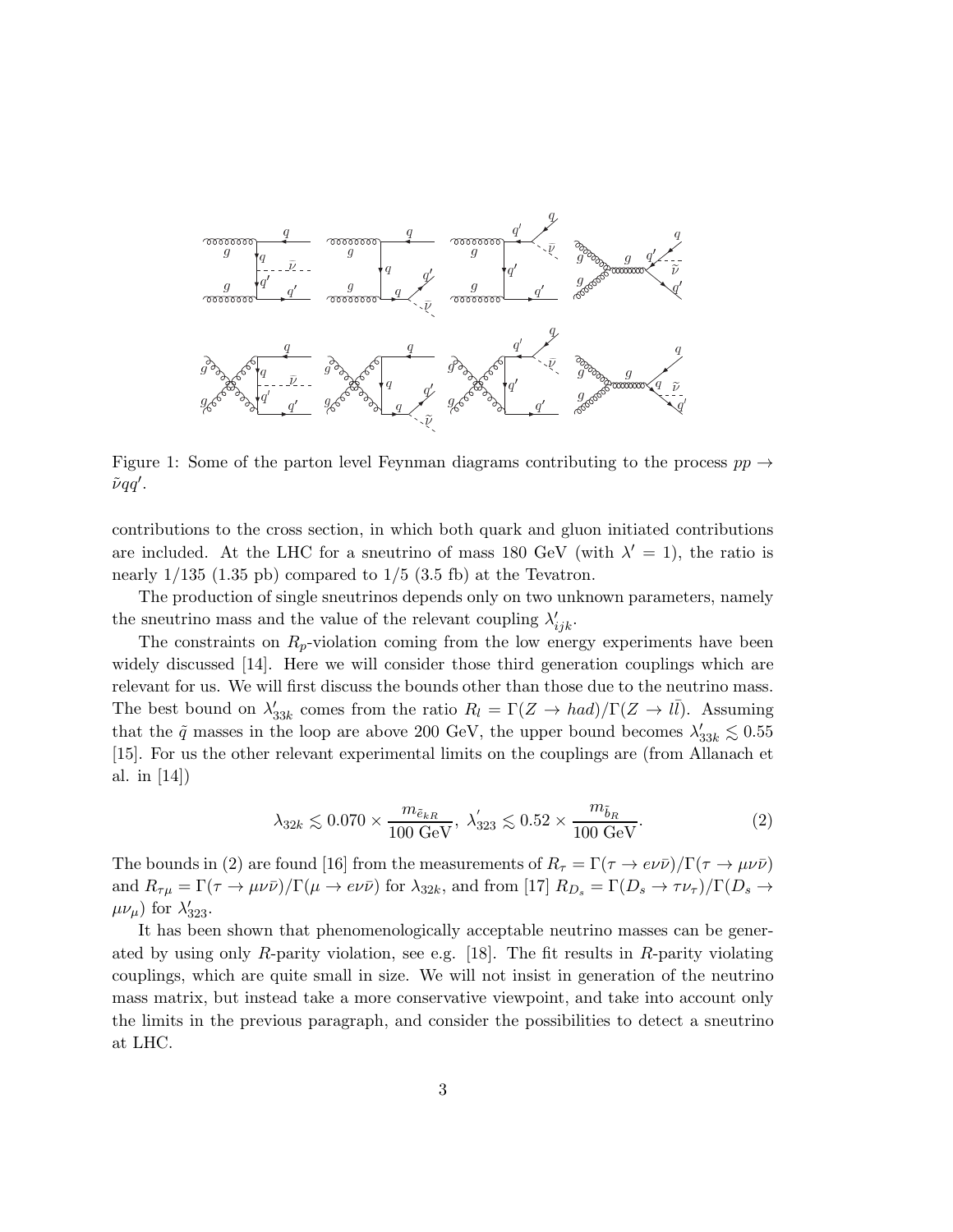

Figure 2: The branching ratio of a sneutrino, when  $\lambda' = 0.1$  or 0.52, and  $\lambda = 0.07$ . In both the cases  $\mu = 500$  GeV and tan  $\beta = 10$ .

The mass bounds for the sneutrinos and other supersymmetric particles in R-parity violating models have been studied in the LEP and Tevatron experiments [19, 20]. In [20] it was found that if the  $\lambda'_{3jk}$  coupling dominates, the lower limit on the tau sneutrino mass varies between 79 GeV and 92 GeV, depending on the lightest neutralino mass. If the lightest neutralino is heavier than around 80 GeV, the lower bound on the sneutrino mass drops to slightly above 40 GeV.

The  $\tilde{\nu}$  decay modes are essential for the detection. These depend on the SUSY parameters. Here we will consider the sneutrino decay modes to at least one b-jet, leptons and photons, i.e.

$$
\tilde{\nu} \to bq, \ l^+l'^-, \ \gamma \gamma. \tag{3}
$$

In our example of the branching ratios for the sneutrino in Fig. 2, the lightest neutralino mass is 41 GeV, the second lightest neutralino and the lightest chargino ∼ 80 GeV and the heavy chargino ~ 500 GeV. The value of  $\mu$  is taken to be 500 GeV and tan  $\beta = 10$ . With the coupling  $\lambda' = 0.52$ , the decay channel to two quarks is the dominant one. A heavier neutralino or chargino mass would significantly increase the R-parity violating branching ratio of the sneutrino. This in turn implies a higher rate of the sneutrino decay signal we are interested in. The decays via  $\lambda'$  interactions do not require any new information of the model, since the decay can occur via the same coupling as the production. The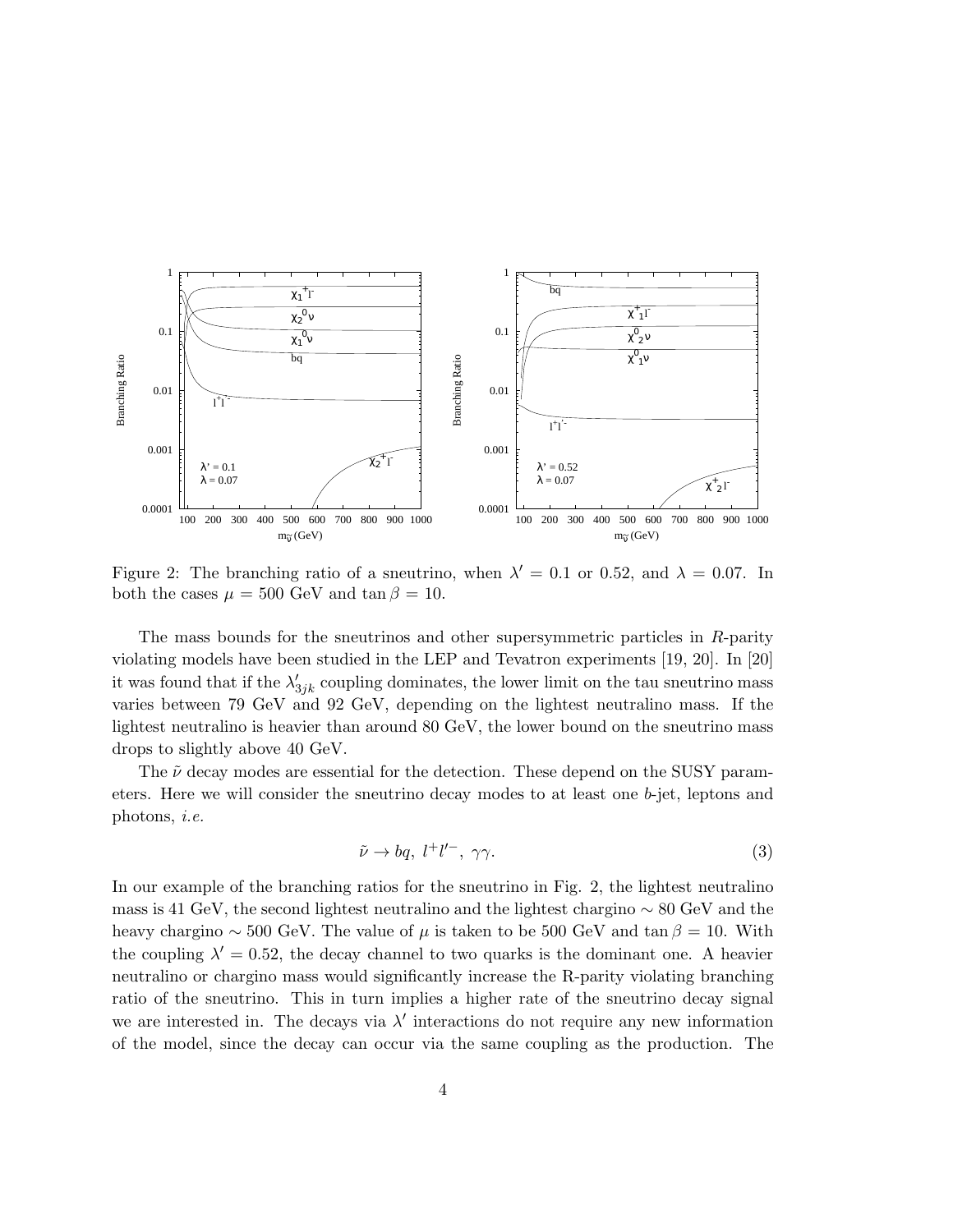

Figure 3: The cross section for the process  $pp \to bq\tilde{\nu} \to bqbq$  as a function of the sneutrino mass with  $\lambda' = 0.52, 0.1$ , as indicated in the figure. The solid lines correspond to LHC and the dashed ones to Tevatron.

other relevant decay modes are the gauge decays, which are dominant, if the  $R_p$  couplings are small. The decays via gauge interactions lead typically to complicated cascade decays [10]. The branching ratio to two photons is  $\mathcal{O}(10^{-6})$ . In Fig. 2, we have also assumed that  $\lambda = 0.07$ , and consequently the sneutrino decays to two leptons as well.

In our numerical calculations we use for the gluon distribution functions the PDFLIB package [21] and the GRV distribution [22] from there.

When one of the couplings  $\lambda'_{323}$ ,  $\lambda'_{332}$ , or  $\lambda'_{333}$  does not vanish, we shall have two or four b-jets in the final state. If only one of the couplings  $\lambda'_{323}$  and  $\lambda'_{332}$  is different from zero, in the final state one observes two b-jets and two  $s$ -jets with a pair of a b-jet and an s-jet forming the sneutrino, while if also  $\lambda'_{333} \neq 0$ , one can have final states with three or four b-jets. In Fig. 3 we have plotted the production cross section times the branching ratio for LHC (solid) and Tevatron (dashed) using two values for the coupling,  $\lambda' = 0.52$ and 0.1. For LHC the cross sections remain above 1 fb up to  $m_{\tilde{\nu}} \sim 700 \text{ GeV}$ , while for Tevatron the cross sections are considerably lower.

The signal that we are interested in, is not free from the Standard Model (SM) backgrounds. In fact, the cross-section of the SM processes contributing to the four jet final state is huge. A large number of diagrams contribute to this final state. We have estimated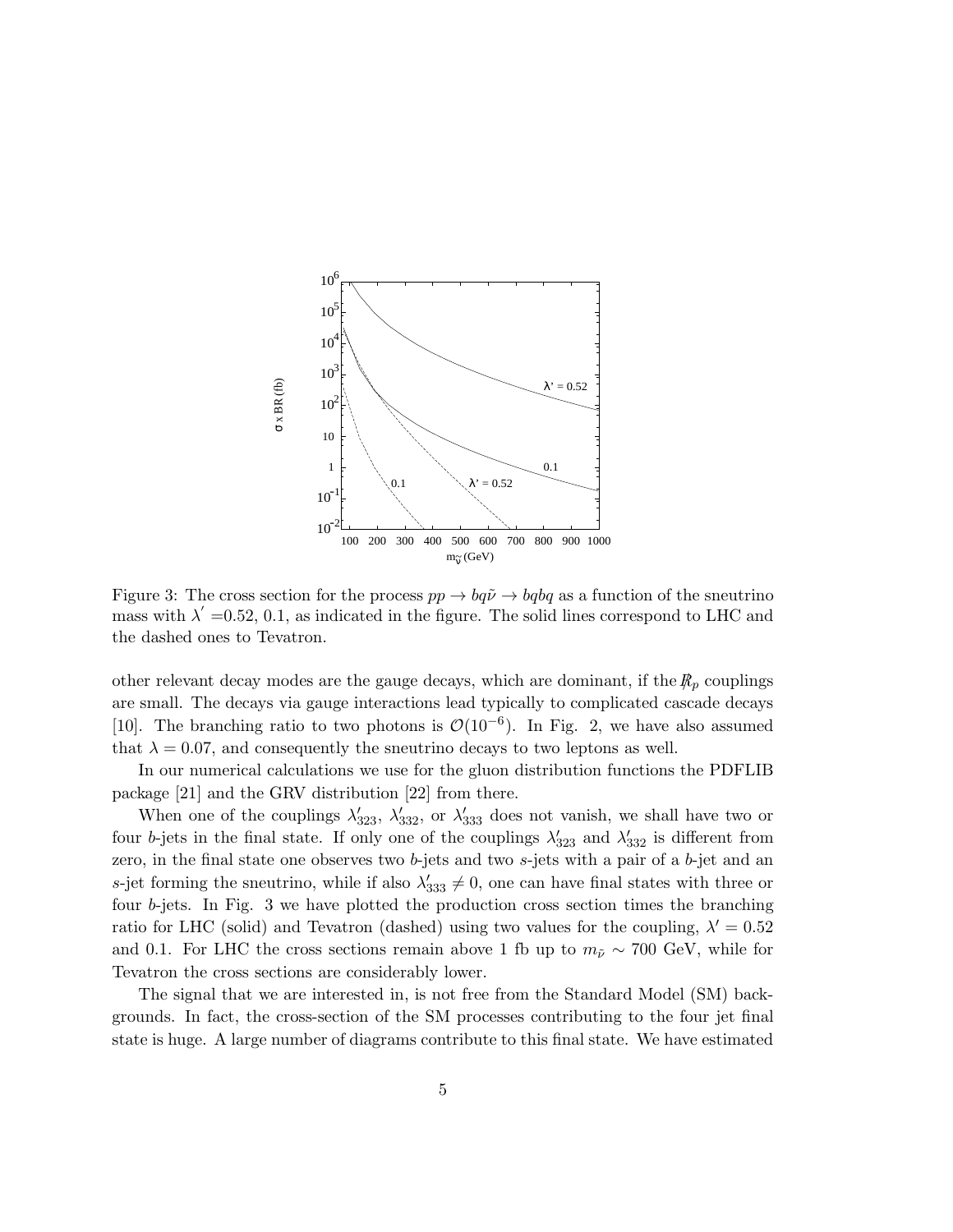

Figure 4: Invariant mass distribution of two highest  $p_T$  jets, of sneutrino events superimposed on SM QCD background. We have used bin sizes of 10 GeV. For the sneutrino signal a sneutrino mass of 180 GeV and  $\lambda' = 1$  have been used.

this SM background using the package MADGRAPH [23] and HELAS [24]. The SM QCD background is populated mostly at the low transverse momentum and high rapidity of the jets. We have demanded that the final state is comprised of exactly four jets with rapidity  $|\eta|$  < 2.5 and transverse momentum  $p_T > 25$  GeV. We also demand that the angular separation in between any two of the jets is substantial,  $\Delta R$  (=  $\sqrt{(\Delta \eta)^2 + (\Delta \phi)^2}$ ) > 0.7. Using only these cuts does not help us to reduce the SM background much. We notice that the jets coming from sneutrino decay have larger transverse energy/momentum. This is demonstrated in Fig. 4, where we have plotted the invariant mass distribution of two highest  $p_T$ -jets for signal and background for a 180 GeV sneutrino mass. For the signal, invariant mass distribution of two highest  $p_T$ -jets peaks sharply (modulo the detector smearing and decay width of the sneutrino) around the sneutrino mass compared to the monotonically decreasing distribution from SM QCD processes. We have taken into account the finite detector resolution effects by gaussian smearing of the  $p<sub>T</sub>$  of the jets, as  $\Delta p_{7}^{j}$  $\frac{d^j}{dt^j} = 0.6/\sqrt{p_T^j} + 0.03$ . Thus we compare the number of signal and background events in the bin (of width 10 GeV) corresponding to the sneutrino mass.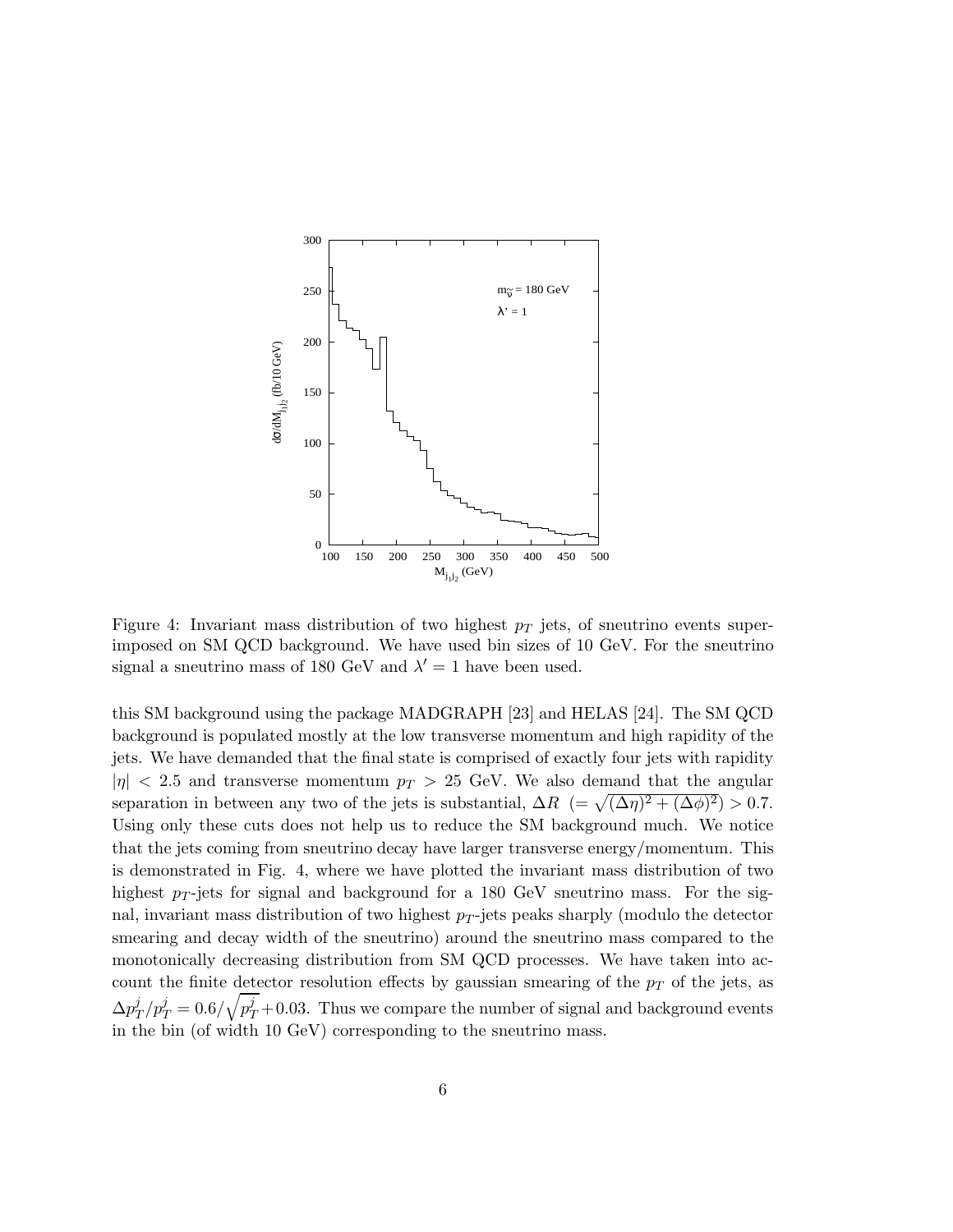

Figure 5: a) Contour levels of 4b-cross-section in invariant mass bins (of width 10 GeV, central value of the bin corresponds to sneutrino mass) from sneutrino production and decay via  $\lambda'$  coupling. We have used  $\tan \beta = 10$ ,  $\mu = 500$  GeV and  $M_2 = 285$  GeV for this plot. b)  $5\sigma$  discovery regions for LHC (with 100 fb <sup>-</sup>1 integrated luminosity) in  $\lambda' - m_{\tilde{\nu}}$ plane for  $m_{\tilde{\chi}_1^{\pm}} = 81$  GeV (dashed) and  $m_{\tilde{\chi}_1^{\pm}} = 272$  GeV (solid). Lines marked with '2b' represent the final states containing two b−jets and lines marked with '4b' represent final states with four b-jets.

There is one caveat regarding the normalisation of the SM background. The background cross-section is proportional to the fourth power of  $\alpha_s$ . As we are only using the leading order (in  $\alpha_s$ ) expression for the background cross-section, the scale dependence of the result is quite strong. To be conservative, we have chosen the scale of  $\alpha_s$  (and the factorisation scale of parton distribution function) to be equal to the  $p<sub>T</sub>$  of the softest jet. While estimating the sneutrino cross-section, the same scale is set to be equal to  $\sqrt{\hat{s}}$ , center-of-mass energy of the colliding partons. In this way, we have tried to maximise the background and minimise the signal, to make a conservative estimate of signal to background ratio.

In Fig. 5a, the contour levels for four b-quark cross-section in bins (of invariant mass of two highest  $p_T$  jets) of 10 GeV have been presented for tan  $\beta = 10$ ,  $\mu = 500$  GeV and  $M_2 = 285$  GeV. The central value of the bin corresponds to the sneutrino mass. The nature of the contours can be easily explained. Sneutrino cross-section falls off with mass,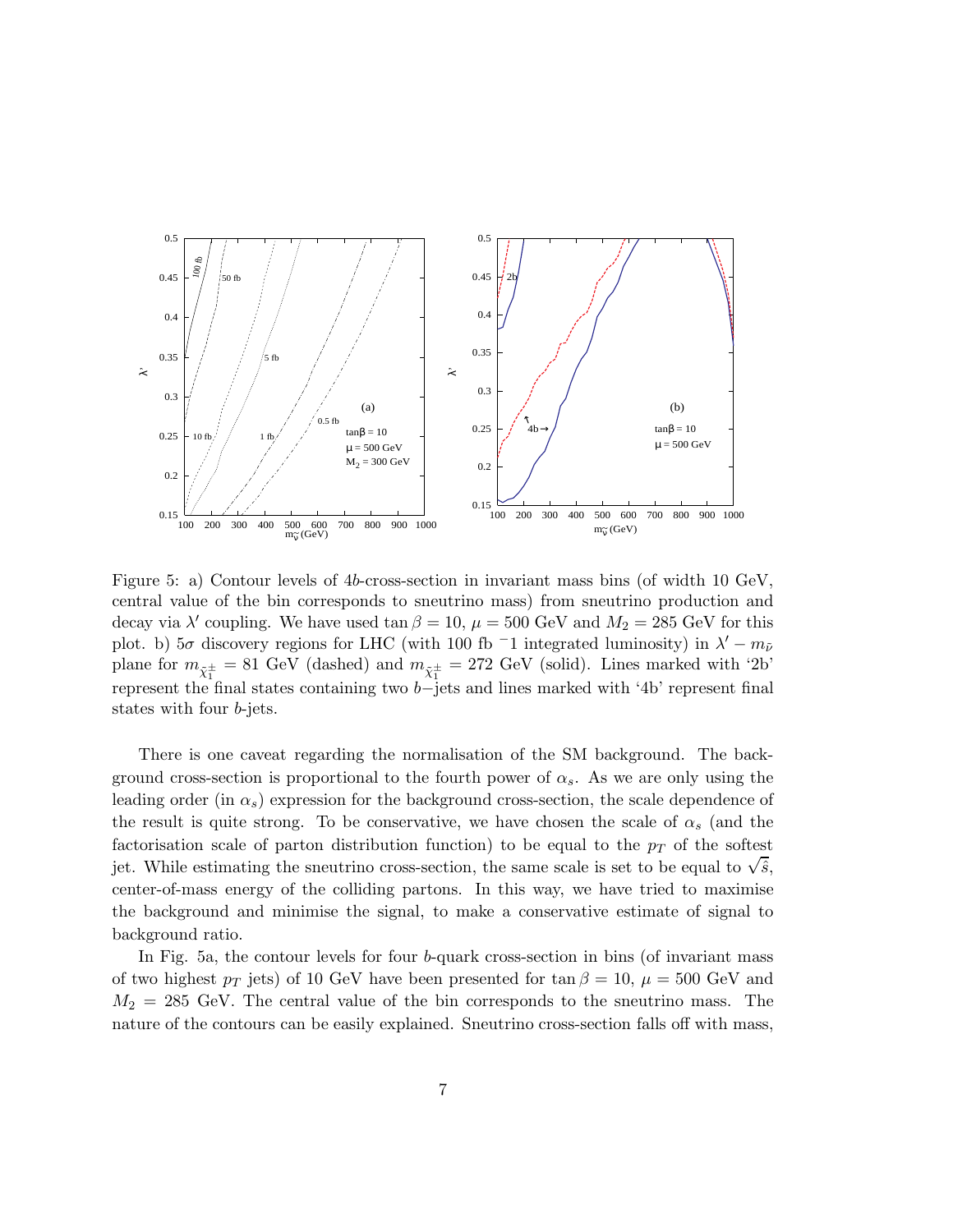and to make up this decrement one has to have higher values of  $\lambda'$  coupling. The mild 'knees' around  $m_{\tilde{\nu}} = 250$  GeV and 550 GeV are due to the opening up of the sneutrino decay channels to the second lightest neutralino, lighter chargino, and heavier chargino.

In Fig. 5b, we have plotted the statistical significance ( $\sigma \equiv$  signal/ $\sqrt{\text{background}}$ ) of the proposed signal over SM background with 100 fb<sup>-1</sup> luminosity at the LHC. We have considered two different cases of R-parity violating couplings. The lines marked with '4b', assume non-zero values for  $\lambda'_{33}$ , and represent thus final states with four b-jets. The curves marked with '2b' represent the final states of two  $b$ - and two light quark jets (gluons in the case of SM background).

Since no sfermion mixing is involved here our results are not very sensitive to  $\tan \beta$ . However, relative strength of  $\mu$  with respect to  $M_2$ , can alter the compositions of charginos and neutralinos. For presentation we have used  $\mu = 500$  GeV with  $M_2 = 85$  GeV (correspond to the chargino mass  $m_{\tilde{\chi}_1^{\pm}} = 81$  GeV; dashed line). This configuration essentially results in a wino-like lighter chargino and second lightest neutralino along with a bino-type lightest neutralino. Values of  $\mu$  comparable with  $M_2$  (285 GeV, solid line) could result in the lightest neutralino and charginos with competing gaugino and higgsino components. This value of  $M_2$  corresponds to  $m_{\tilde{\chi}_1^{\pm}} = 272$  GeV. Larger higgsino components in the lightest neutralino and lighter chargino will diminish the sneutrino decay rates to R-parity conserving channel. This is evident from the nature of the plots presented above. The value of  $\mu$  (relative to  $M_2$  values) used in our analysis is on the conservative side.

In the regions above the solid and dashed lines, signal strength is higher than a  $5\sigma$ fluctuation of the SM background. It is evident from the figures that discovery reach for the '4b' channel is better than for the '2b' channel where sneutrino is decaying to a band a non-b-quark. This can be accounted for by the size of SM background in these two cases. With an efficient b-tagging (as assumed in our case), '4b' background is more under control compared to the '2b' + '2j' final state. It has been assumed in the calculation that the b-tagging efficiency is 60  $\%$ , and mis-tagging probability is 1  $\%$  [25]. For Tevatron the  $5\sigma$  effect can be found in the case of the four b-jets, when the sneutrino mass is around 100 GeV and  $\lambda' \sim 0.5$ .

Both the signal and background cross-sections decrease monotonically with increasing invariant mass of the two highest  $p<sub>T</sub>$  jets (equals to sneutrino mass for the signal). However, sneutrino cross-section falls off more rapidly than the QCD background for lower values of the invariant mass. Thus to have a constant value of statistical significance for heavier sneutrino masses we need higher value for  $\lambda'$ . This is evident from the plots in Fig. 5. However, beyond some particular value of this invariant mass, the situation is reversed and QCD cross-section decreases more rapidly than the sneutrino cross-section. This explains the behaviour of the plots (4b-case only) for higher values of invariant mass.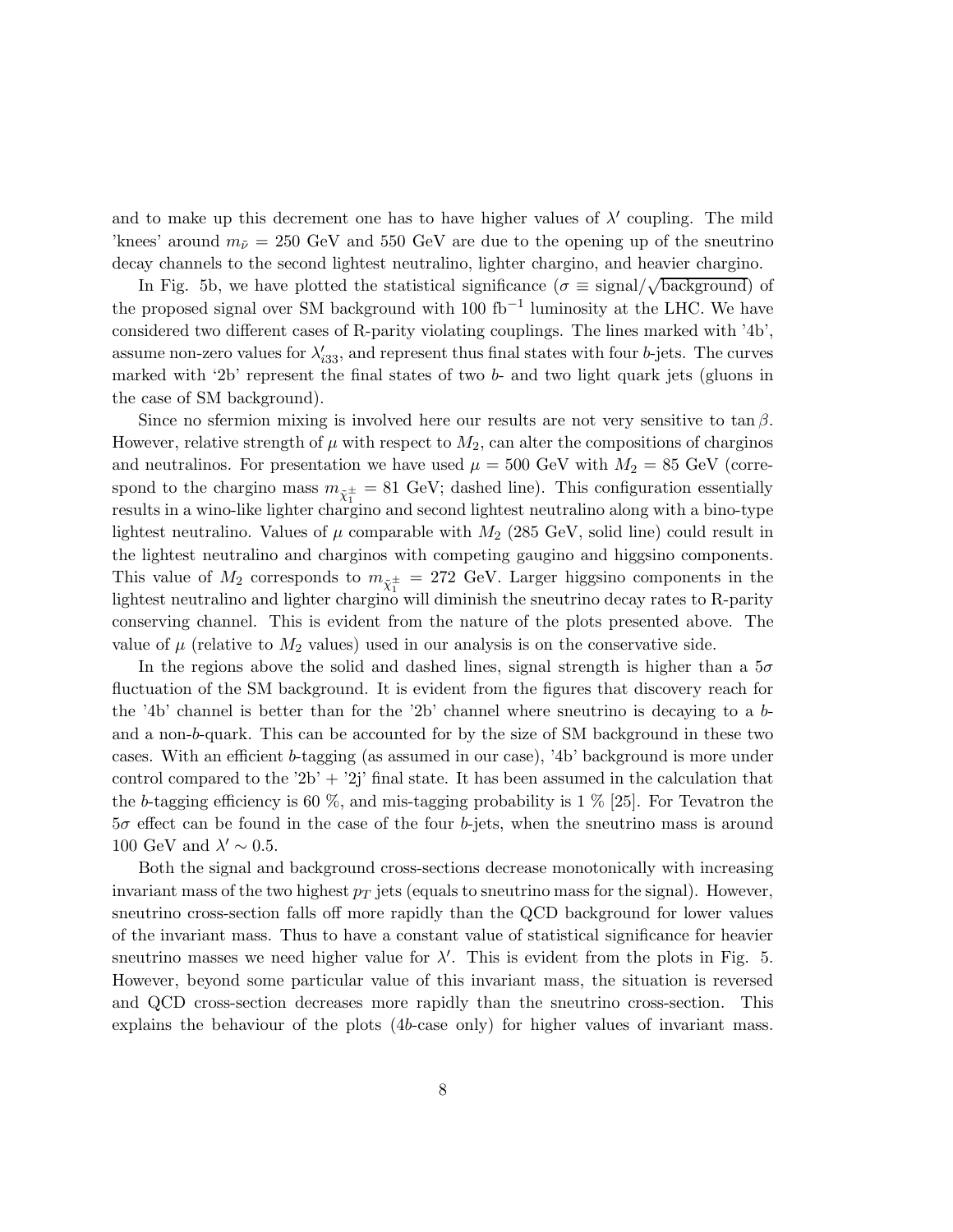

Figure 6: The cross section for the process  $pp \to bq\tilde{\nu} \to bq\mu e$  as a function of the sneutrino mass with  $\lambda' = 0.52$  (left figure) or 0.1 (right figure), and  $\lambda = 0.07$ . The solid line corresponds to LHC and the dashed one to Tevatron.

We have estimated the prospect of our proposed signal for two different values of the chargino (neutralino) mass. For a higher value of chargino mass (272 GeV in Fig. 5), the R-conserving sneutrino decays are suppressed resulting in an enhancement of our signal coming from R-violating channel. Naturally efficacy of the R-parity violating decay signal for a higher value of chargino (neutralino) mass is better than a lower chargino mass (for illustration we have also presented the result for a chargino mass of 81 GeV).

Another possibility for producing sneutrinos might be the diffractive production [26] which seems to offer an interesting complementary way for Higgs production at the LHC. We tried to make a naive estimate of this possibility in the case of sneutrino. Unfortunately a chirality flip in the quark loop would essentially suppress the cross-section by the fourth power of the ratio of b and top quark masses, compared to the Higgs production cross section. Even if the R-parity violating coupling were  $\lambda' \sim 0.5$ , the cross section would be too small for the sneutrinos to be detected. Moreover, all the estimates of the Higgs production via diffractive processes are plagued with huge uncertainties arising from the non-perturbative aspects of QCD involved here. This huge systematic error also affects the sneutrino production cross-section in a very similar way. Considering the above two drawbacks, diffractive sneutrino production at hadronic collision does not seem to be very promising.

Detection of muons at Tevatron and LHC experiments is straightforward. Thus, even if a small  $\lambda$  type coupling leading to a sneutrino decaying to muons exists, the branching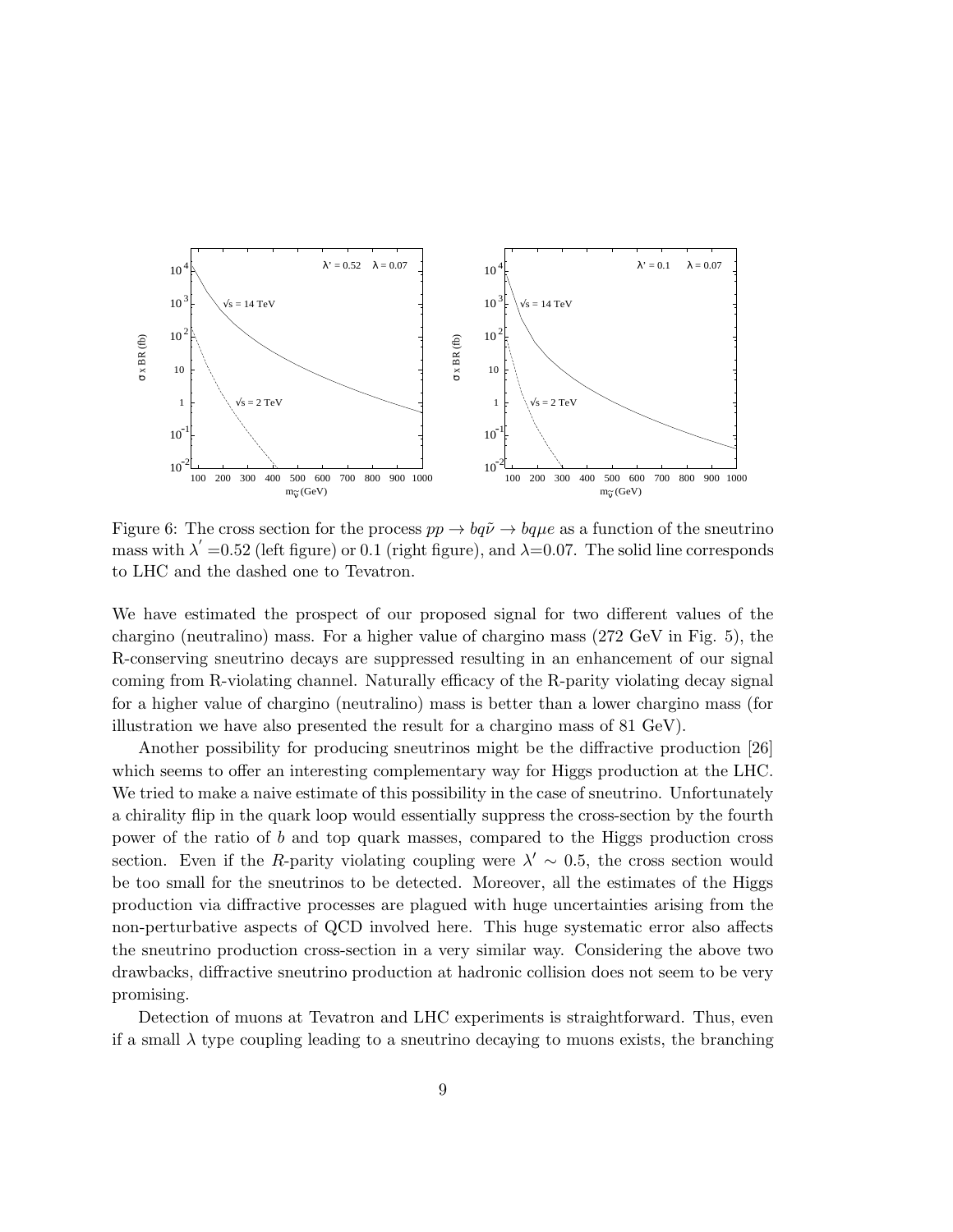

Figure 7: The  $e\mu$ -mass distribution in bins of 10 GeV. Here  $\lambda_{321}$ -coupling is assumed nonvanishing.

ratio may be big enough for detecting a peak in the invariant mass. In Fig. 6 we have considered a decay to a muon and an electron, and plotted the  $\sigma \times BR$  for the values of the couplings  $\lambda' = 0.52$  and 0.1 and  $\lambda_{321} = 0.07$ . It is seen that the cross section at the LHC is above 1 fb up to  $m_{\tilde{\nu}} \sim 600$  GeV for  $\lambda' = 0.52$  and  $m_{\tilde{\nu}} \sim 400$  GeV for  $\lambda' = 0.1$ . Although the number of events at high masses is not large, the narrow sneutrino peak should be easily detected.

In Fig. 7, we present the  $e\mu$ -mass distribution in bins of 10 GeV for three representative sneutrino masses. As we are limited by the parton level analysis, we parametrise the finite detector resolution and other effects due to e.m. radiation by gaussian smearing the pT of the  $\mu$  and e, according to  $\Delta p_T^l/p_T^l = 0.15/\sqrt{p_T^l} + 0.01$ . We assume 100 %  $\mu$ - and e- detection efficiency. Thus, there is essentially no physics background to this flavour violating decay signal. For purpose of illustration in Fig. 7, we have chosen the  $\lambda_{321}$ coupling to be non-zero as well as the sneutrino decay branching ratio to  $e\mu$  to be equal to 1.

As discussed earlier, in [12] it is proposed that the sneutrino decay to photons could be used for detection. Also, the rare scalar decay mode to two photons is considered to offer the best possibility for detecting the low-mass Higgs at the LHC. In the case of the Higgs, the relatively large branching ratio is due to the large top Yukawa coupling. In our case one might expect large branching ratio, if the third generation  $\lambda$ 'coupling is large.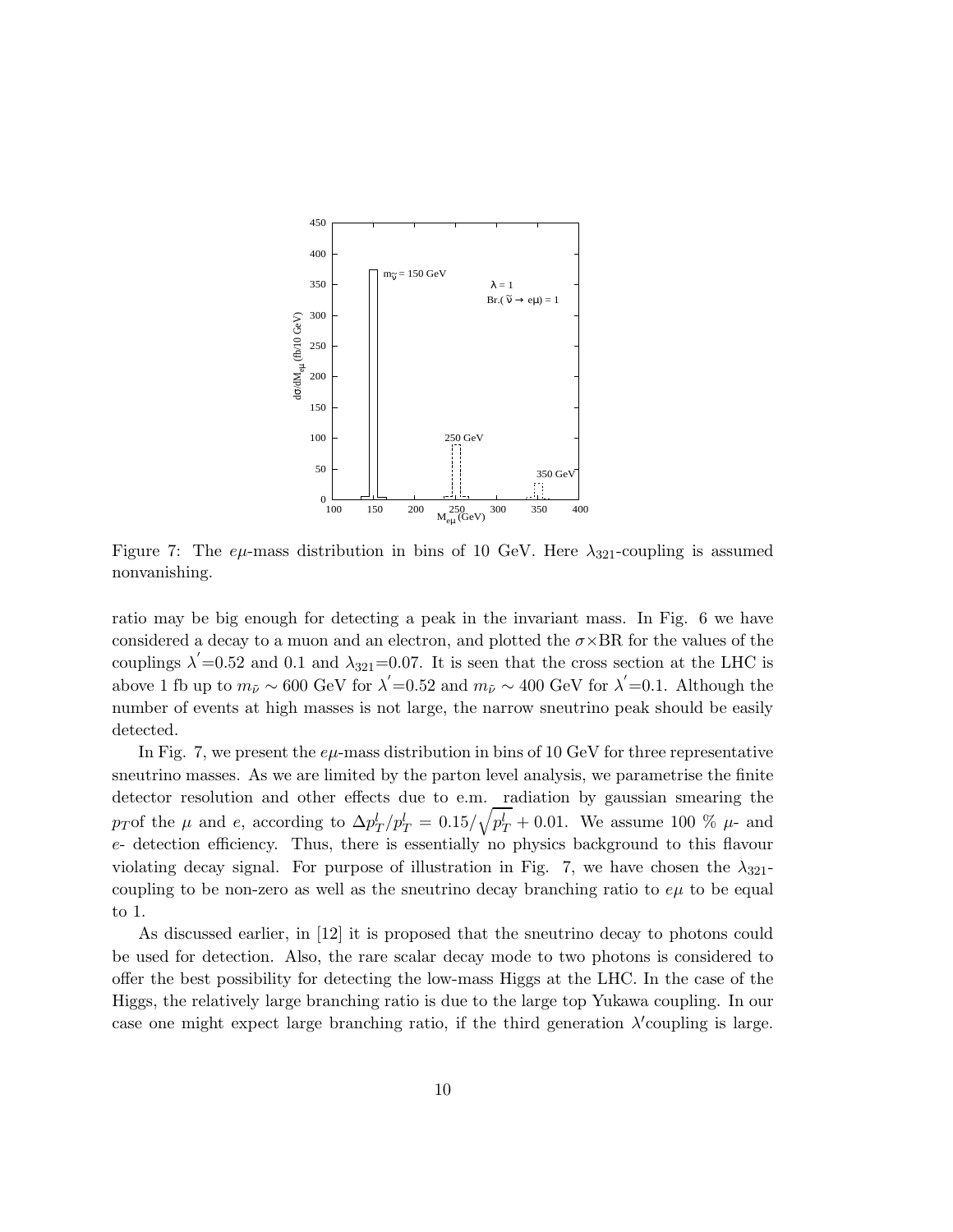However, the branching ratio is not large because of the chirality structure in the vertex. In Ref. [12], the large production cross section compensates the small branching ratio, and thus the  $\gamma\gamma$  decay mode can be observable. In our case, the cross section times branching ratio is less that 0.1 fb for sneutrinos heavier than 120 GeV, and thus we do not consider this a viable search mode here.

As a summary, we conclude that the single production of sneutrino in association with one or two  $b$ -jets may be observable at LHC with sneutrino decaying to one or two  $b$ 's or to two leptons, if the  $R_p$  violating couplings are not very small, but of the order of  $\mathcal{O}(10^{-1})$ .

#### Acknowledgements

The authors thank the Academy of Finland (project numbers 48787 and 54023) for financial support. Z.-H. Yu thanks the World Laboratory, Lausanne, for the scholarship. The research of S.R. was partially supported by a Lady Davis postdoctoral fellowship. A.D. acknowledges financial support from I.N.F.N., Sezione di Roma.

## References

- [1] G.Farrar, P.Fayet, Phys. Lett. B76 (1978) 575.
- [2] Y. Fukuda et al, Phys. Rev. Lett. 81 (1998) 1562.
- [3] SNO collaboration, Q.R. Ahmed et al., Phys. Rev. Lett. 89 (2002) 011302.
- [4] SuperKamiokande Collaboration, S. Fukuda et al., Phys. Rev. Lett. 86 (2001) 5656.
- [5] K. Eguchi et al., Phys. Rev. Lett. 90 (2003) 021803.
- [6] S. Bar-Shalom, G. Eilam, A. Soni, Phys. Rev. Lett. 80 (1998) 4629; Phys. Rev. D59 (1999) 055012; M. Hirsch, H.V. Klapdor-Kleingrothaus, S.G. Kovalenko, Phys. Lett. B398 (1997) 311; Y. Grossman, H.E. Haber, Phys. Rev. Lett. 78 (1997) 3438.
- [7] R. Barbier et.al, hep-ph/9810232; B. Allanach et. al, hep-ph/9906224.
- [8] J.L. Hewett, T.G. Rizzo, hep-ph/9809525.
- [9] J. Kalinowski, R. R¨uckl, H. Spiesberger, P.M. Zerwas, Phys. Lett. B414 (1997) 297.
- [10] H. Dreiner, P. Richardson, M.H. Seymour, Phys. Rev. D63 (2001) 055008.
- [11] G.F. Deliot, C. Royon, E. Perez, G. Moreau, M. Chemtob, Phys. Lett. B475 (2000) 184; G. Moreau, E. Perez, G. Polesello, Nucl. Phys. B604 (2001) 3; hep-ph/0002130.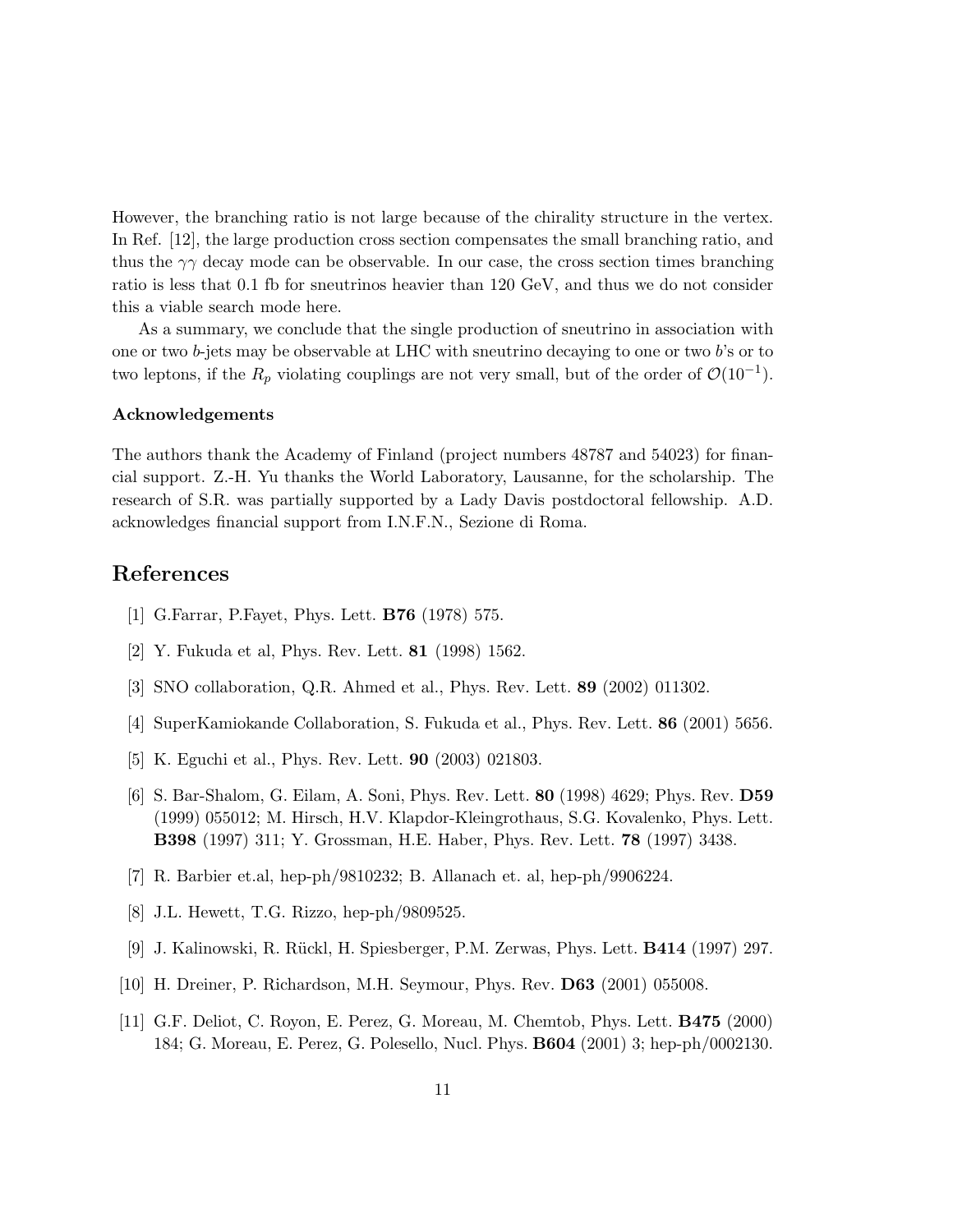- [12] S. Bar-Shalom, G. Eilam, A. Soni, J. Wudka, Phys. Rev. D59 (1999) 035010.
- [13] M. Chaichian, K. Huitu, S. Roy, Z.-H. Yu, Phys. Lett. B518 (2001) 261; D.K. Ghosh and S. Moretti, Phys. Rev. D66 (2002) 035004; X. Yin, W.-G. Ma, L.-H. Wan, Y. Jiang, L. Han, hep-ph/0106183; M. Chaichian, K. Huitu, Z.-H. Yu, Phys. Lett. B508 (2001) 317; M. Czakon, J. Gluza, hep-ph/0003228; M. Chemtob and G. Moreau, Phys. Rev. D59 (1999) 055003; B.C. Allanach, H. Dreiner, P. Morawitz, M.D.Williams, Phys. Lett. B420 (1998) 307; J. Erler, J.L. Feng, N. Polonsky, Phys. Rev. Lett. **78** (1997) 3063; J. Kalinowski, R. Rückl, H. Spiesberger, P.M. Zerwas, Phys. Lett. B406 (1997) 314; V.Barger, G.F. Giudice, T. Han, Phys. Rev. D40 (1989) 2987; S.Dimopoulos, L.J. Hall, Phys. Lett. B207 (1987) 210.
- [14] S.Weinberg, Phys. Rev. D26 (1982) 287; P. Roy, TIFR/TH/97-60; K. Agashe, M. Graesser, Phys. Rev. D54 (1996) 4445; M. Chaichian, K. Huitu, Phys.Lett. B384 (1996) 157; K. Huitu, J. Maalampi, M.Raidal, A.Santamaria, Phys.Lett. B430 (1998) 355; J-H. Jiang, J.G. Kim, J.S. Lee, Phys. Rev. D55 (1997) 7296; Phys. Lett. B408 (1997) 367; Phys. Rev. D58 (1998) 035006; G. Bhattacharyya, D. Choudhury, K. Sridhar, Phys. Lett. B355 (1995) 193; J. Ferrandis, Phys. Rev. D60 (1999) 095012; K. Huitu, K. Puolamäki, D.-X. Zhang, Phys.Lett. **B446** (1999) 285; S. Roy and B. Mukhopadhyaya, Phys. Rev. D55 (1997) 7020; M. A. D´iaz, J. Ferrandis, J. C. Romao, J. W. F. Valle, Nucl. Phys. **B590** (2000) 3; M. A. Díaz, J. Ferrandis, J. W. F. Valle, Nucl. Phys. B573 (2000) 75; A. Datta, B. Mukhopadhyaya and S. Roy, Phys. Rev. D61 (2000) 055006; B. C. Allanach, A. Dedes, H. K. Dreiner, Phys. Rev. D60 (1999) 075014; S. Bar-Shalom, G. Eilam, A. Soni, Phys.Rev. D60 (1999) 035007; S. Bar-Shalom and S. Roy, Phys. Rev. D69 (2004) 075004.
- [15] G. Bhattacharyya, J.R. Ellis, K. Sridhar, Mod. Phys. Lett. A10 (1995) 1583.
- [16] V. Barger, G.F. Giudice, T. Han, Phys. Rev. D40 (1989) 2987.
- [17] F. Ledroit, G. Sajot, GDR-S-008 (ISN, Grenoble, 1998), http://qcd.th.upsud.fr/GDR SUSY/GDR SUSY PUBLIC/entete note publique.
- [18] A. Abada, G. Bhattacharyya, M. Losada, Phys. Rev. D66 (2002) 1071701(R); B. Mukhopadhyaya, S. Roy, F. Vissani, Phys.Lett. B443 (1998) 191; Y. Grossman and S. Rakshit, hep-ph/0311310.
- [19] DELPHI Collaboration, Phys. Lett. B487 (2000) 36; L3 Collaboration, Phys. Lett. B524 (2002) 65; OPAL Collaboration, Eur. Phys. J. C12 (2000) 1; C. Royon for D0 and CDF Collaborations, contribution to the SUSY2002, 17-23 June 2002, Hamburg.